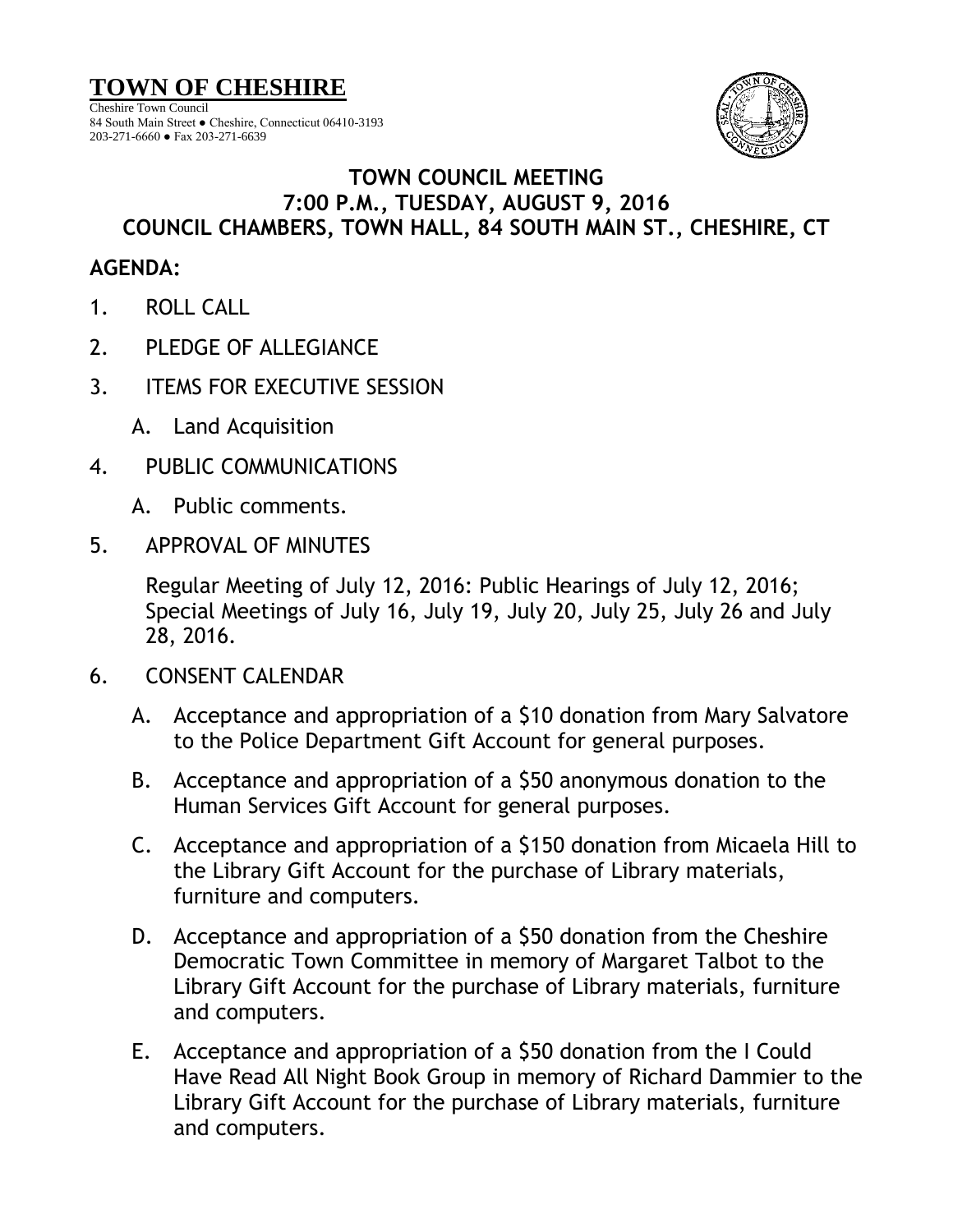- F. Acceptance and appropriation of a \$75 donation from Alisia Ceddia in honor of Gina Morrisroe, Colleen Perry and Kathy Lochowski to the Library Gift Account for the purchase of Library materials, furniture and computers.
- G. Acceptance and appropriation of a \$20 anonymous donation to the Library Gift Account for the purchase of Library materials, furniture and computers.
- H. Acceptance and appropriation of a \$50 donation from Cheshire Highland School Staff in memory of Adoria Corcoran to the Library Gift Account for the purchase of Library materials, furniture and computers.
- I. Acceptance and appropriation of \$96.50 from the lobby donation box to the Library Gift Account for the purchase of Library materials, furniture and computers.
- J. Acceptance and appropriation of a \$100 donation from Kyum and Gail Pyun to the Library Gift Account for the purchase of Library materials, furniture and computers.
- K. Approval of indemnification clause in Memorandum of Understanding with the Connecticut Department of Emergency Services and Public Protection for use of mapping products.
- L. Acceptance and appropriation of a \$20 donation from John and Joanne Casberg to the Human Services Gift Account toward the purchase of a new television for the Senior Center.
- M. Acceptance and appropriation of a \$20 donation from Dotty and Joe Metzler to the Human Services Gift Account toward the purchase of a new television for the Senior Center.
- N. Acceptance and appropriation of a \$50 donation from Raymond and Eleanor Verner to the Human Services Gift Account toward the purchase of a new television for the Senior Center.
- O. Acceptance and appropriation of \$105.55 from coffee proceeds at the Senior Center to the Human Services account to be used by the Senior Center Membership Association for the purchase of coffee and supplies at the Senior Center.
- P. Acceptance and appropriation of \$40 from Operation Fuel to the Cheshire Fuel Bank.
- 7. ITEMS REMOVED FROM CONSENT CALENDAR